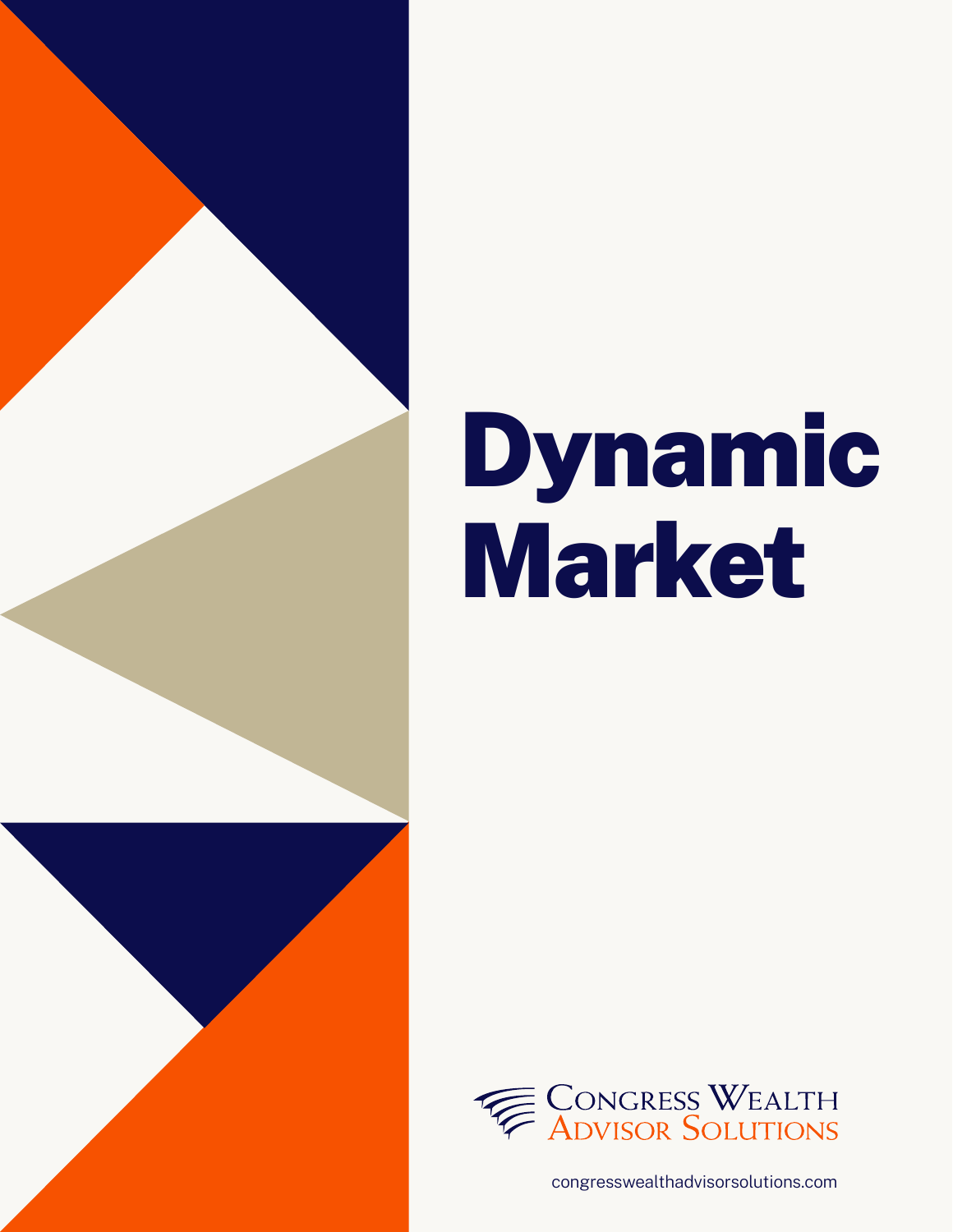# Embracing the market... safely

Congress' Dynamic Market portfolios are designed to allow investors to capture market returns for the majority of the time they are invested but seek to offer the benefits of active management for those times when markets are trading to extremes. That's important because active management allows investors to reduce the risk in their portfolios during difficult markets and increase their equity exposure and opportunity for growth when markets are performing well.

The portfolio is divided into two distinct allocations: A core allocation (70% of the total) and a satellite allocation (30%of the total). The core allocation is a traditional diversified portfolio designed to capture long-term market returns where the mix of securities offers exposure to a variety of institutional quality asset classes. The allocations to each asset class are fixed to allow investors to quantify the hypothetical risk and volatility of the portfolio, based on the historical returns of each asset class. The core portfolio is systematically rebalanced to make sure the portfolio retains its target allocations over time.



The potential benefits of properly diversifying and re-balancing a core portfolio are well known. By combining asset classes with low correlations to each other (due to different risk characteristics), the portfolio is presumed to become more efficient, meaning it delivers the highest amount of return for a given level of risk. On a less technical level, diversification is an example of "not putting all your eggs in one basket." By owning a variety of asset classes, investors mitigate the risk that any one of them will under perform expectations. With asset class returns zigging and zagging at different times, the overall portfolio volatility can be reduced and the probability of consistent returns over long periods of time may be enhanced.

Another important benefit of Congress' Dynamic Market strategy is that the core portfolio is very inexpensive to manage on an ongoing basis. Dynamic Market does not require a high volume of trading, so transaction charges are low. Additionally, because the portfolio has a low turnover rate, it has an eye toward tax-efficiency.

#### **Note:**

Over long periods of time, the portfolio may accumulate low cost-basis positions that have the potential for realizing higher capital gains in the future.

Perhaps most importantly for those who believe that it's difficult to time the markets or to predict future market performance, the Dynamic Market core allocation allows investors the comfort of knowing that they're always invested in a diversified portfolio of asset classes that should increase the probability of delivering expected returns. [There is no guarantee that any portfolio will provide specific returns based on past results or expected returns.]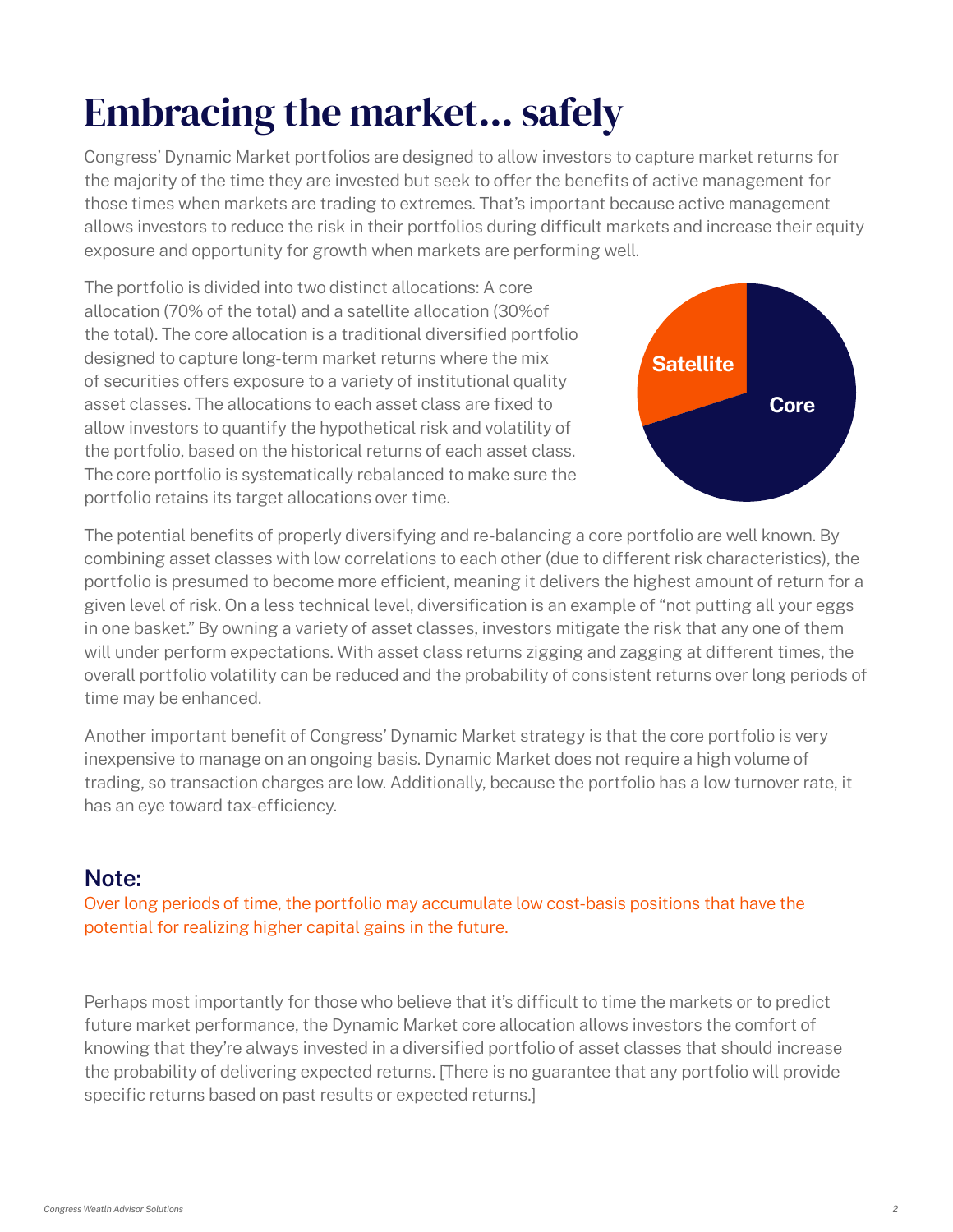# Dynamic Market Model portfolios

Our Dynamic Market program offers three model portfolios: Conservative, Moderate, and Appreciation. Each model portfolio has a 'Core' holding comprising 70% of the portfolio and a 'Satellite' holding comprising 30% of the portfolio.

The core allocation within each model is static and is based upon the portfolio's objective. While the holdings within the core allocation may change, the allocation to equities and fixed income will not. The satellite allocation within each model is dynamic and is tactically managed between equities, fixed income, and cash positions to tilt the portfolio to a defensive, neutral, or aggressive position based upon proprietary valuation and technical models used by the investment team.

The pie charts below demonstrate that each model portfolio is comprised of a 70% core holding, including equities and fixed income, and a 30% satellite holding that is actively managed. As you can see, the Moderate model has more equity exposure than the Conservative model and less equity exposure than the Appreciation model.

As the satellite allocations change, the total exposure of the portfolio to equities and fixed income can change as the tilt in one direction or the other impacts the total portfolio. This is demonstrated on page 4 with multiple pie charts in various market conditions.



#### Three Model Market Portfolios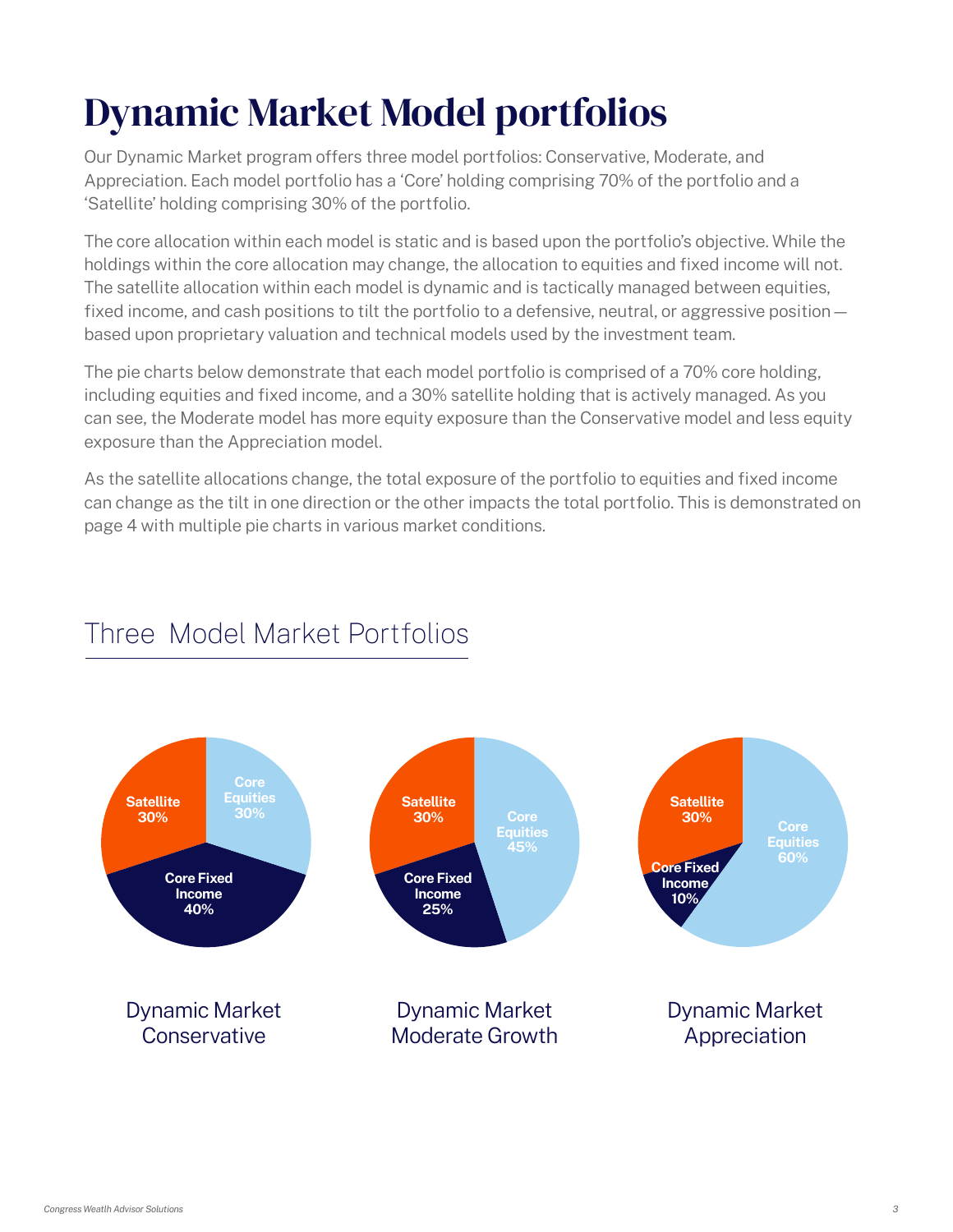### Core asset allocation

| <b>Equities</b>                       |                                                |
|---------------------------------------|------------------------------------------------|
| <b>U.S. Large Cap</b>                 | <b>S&amp;P 500 Index</b>                       |
| <b>U.S. Mid-Cap</b>                   | S&P 400 Index                                  |
| <b>U.S. Small Cap</b>                 | Russell 2000                                   |
| <b>International Developed</b>        | <b>MSCI EAFE Index</b>                         |
| <b>International Emerging</b>         | <b>MSCI EAF Emerging Market Index</b>          |
| <b>International Frontier</b>         | <b>MSCI Frontier Index</b>                     |
| <b>Fixed Income</b>                   |                                                |
| <b>U.S. Treasury Bonds</b>            | Bloomberg Barclays U.S. Treasury Index         |
| <b>U.S. Investment Grade Bonds</b>    | <b>iBoxx USD Liquid Investment Grade Index</b> |
| <b>U.S. High Yield Bonds</b>          | Barclays High Yield Index                      |
| <b>International Developing Bonds</b> | S&P/Citigroup International Treasury Index     |
| <b>International Emerging Bonds</b>   | Emerging Markets Bond Index Plan               |
| <b>Bank Loans</b>                     | Bloomberg Barclays U.S. Floating Rate Notes    |
| <b>Mortgages</b>                      | <b>Bloomberg Barclays MBS Float Adjusted</b>   |

#### **Real Assets**

| Bloomberg Precious Metals Index  |
|----------------------------------|
| DJ Real Estate Index             |
| <b>Bloomberg Commodity Index</b> |
|                                  |

**TIPS** Bloomberg Barclays U.S. Treasury Inflation Notes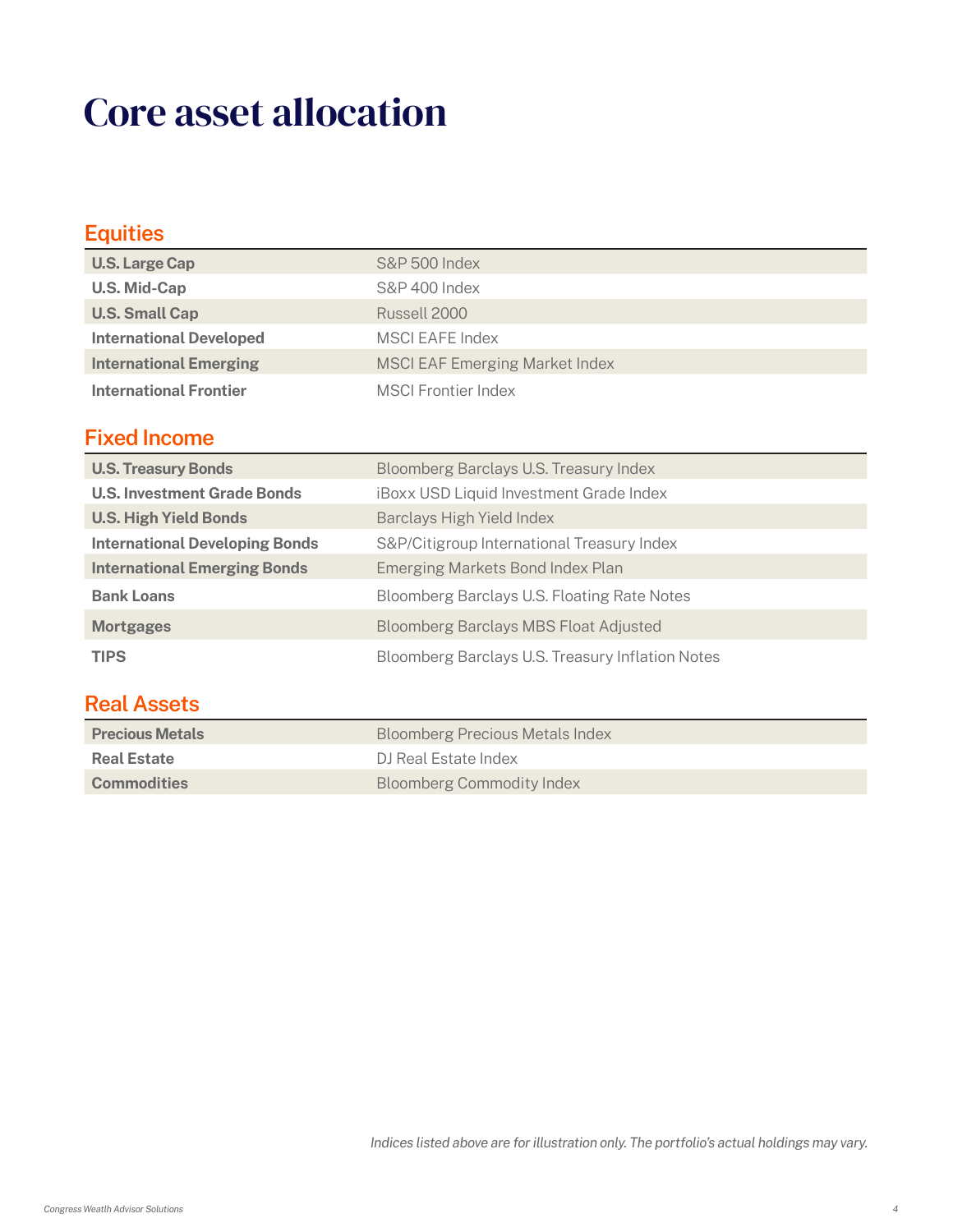#### Portfolio allocation across market conditions

As market conditions change, the allocation of the satellite portion of the portfolio can also change and tilt the overall portfolio to a defensive, neutral, or aggressive position. The five possible allocation positions are outlined below for our Dynamic Market Moderate Growth Portfolio.

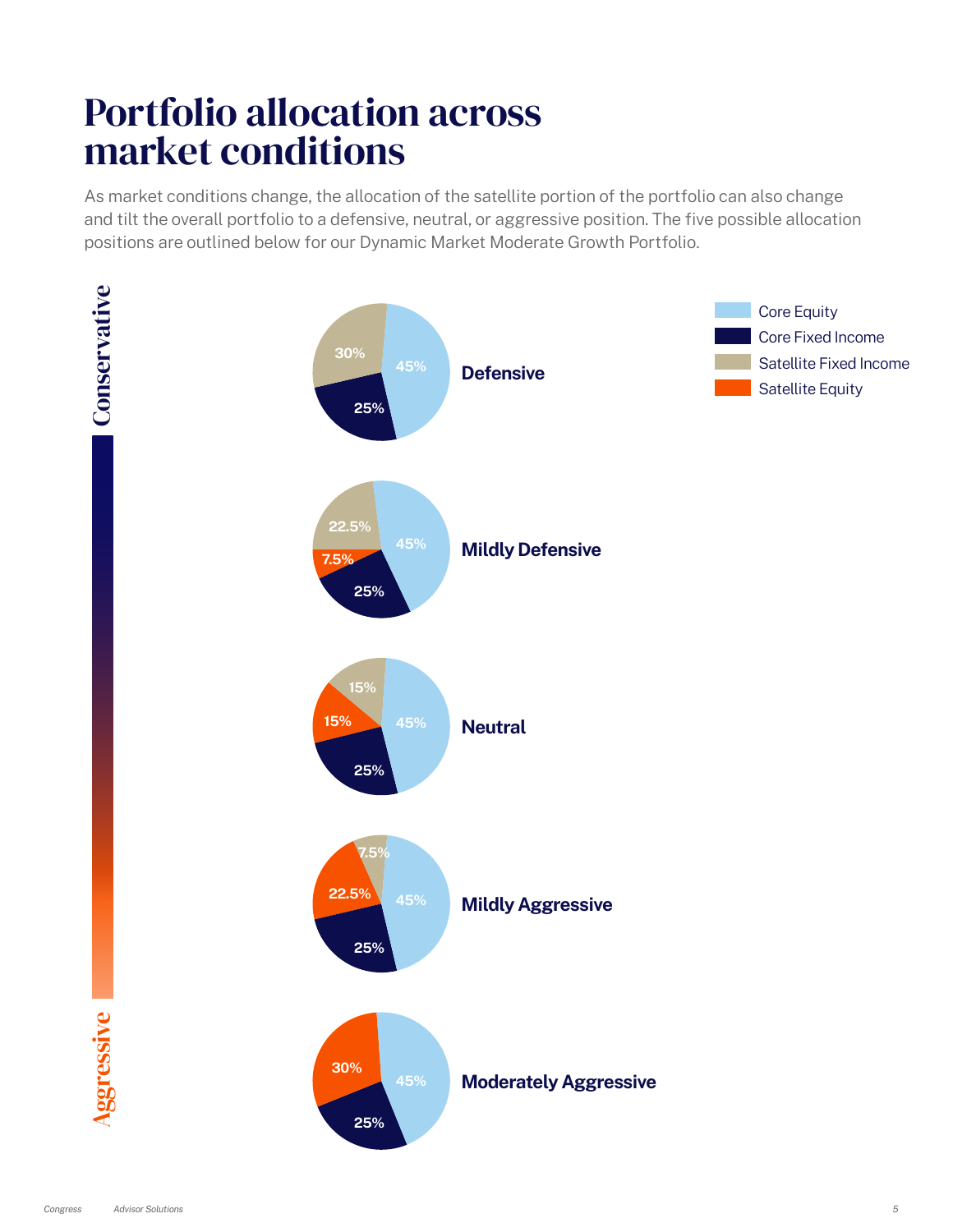## An active satellite component

The problem with strategic investing is that when markets become overvalued, the data overwhelmingly suggests that future returns will be less than expected. In the short run, markets may riot and volatility can spike well beyond expected levels based on past performance. In other words, while buying and holding asset classes assures that you capture all of the returns of the market in a bull market, it also assures that you capture all of the volatility and losses in a bear market.

The satellite allocation of the Dynamic Market strategy is designed to "hedge" the performance of the core allocation at market extremes. The 30% allocation to an actively managed quantitative position is large enough to have a significant impact on portfolio performance, but small enough to allow Dynamic Market investors the comfort of knowing they are still (to a large extent) letting the core portfolio work for them. The key to the satellite allocation is that it is designed to take advantage of Congress' proprietary models ("Valuation Model and Technical Model"), which is designed to assess

the overall technical health of the market, in order to adjust the Dynamic Market asset allocation at market extremes. The satellite allocation is comprised of three asset classes. The neutral allocation of the satellite is 50% equities and 50% fixed income. When markets are unfavorable, the satellite component of the portfolio can reduce the equity allocation and invest up to 100% of the satellite in quality bonds or short-term T-bills. Conversely, when markets are favorable, the satellite component can increase the equity allocation to up to 100% of the satellite. The determination of whether markets are favorable or unfavorable is based upon a combination of our proprietary valuation and technical models for equities. Similarly, the choice between cash and quality bonds is based upon our Technical Model for bonds. Notably, favorable or unfavorable markets result from extremes in either valuation or technical conditions, or both, which means they typically do not happen very often. As a result, we expect the satellite component of the strategy to trade approximately once per year.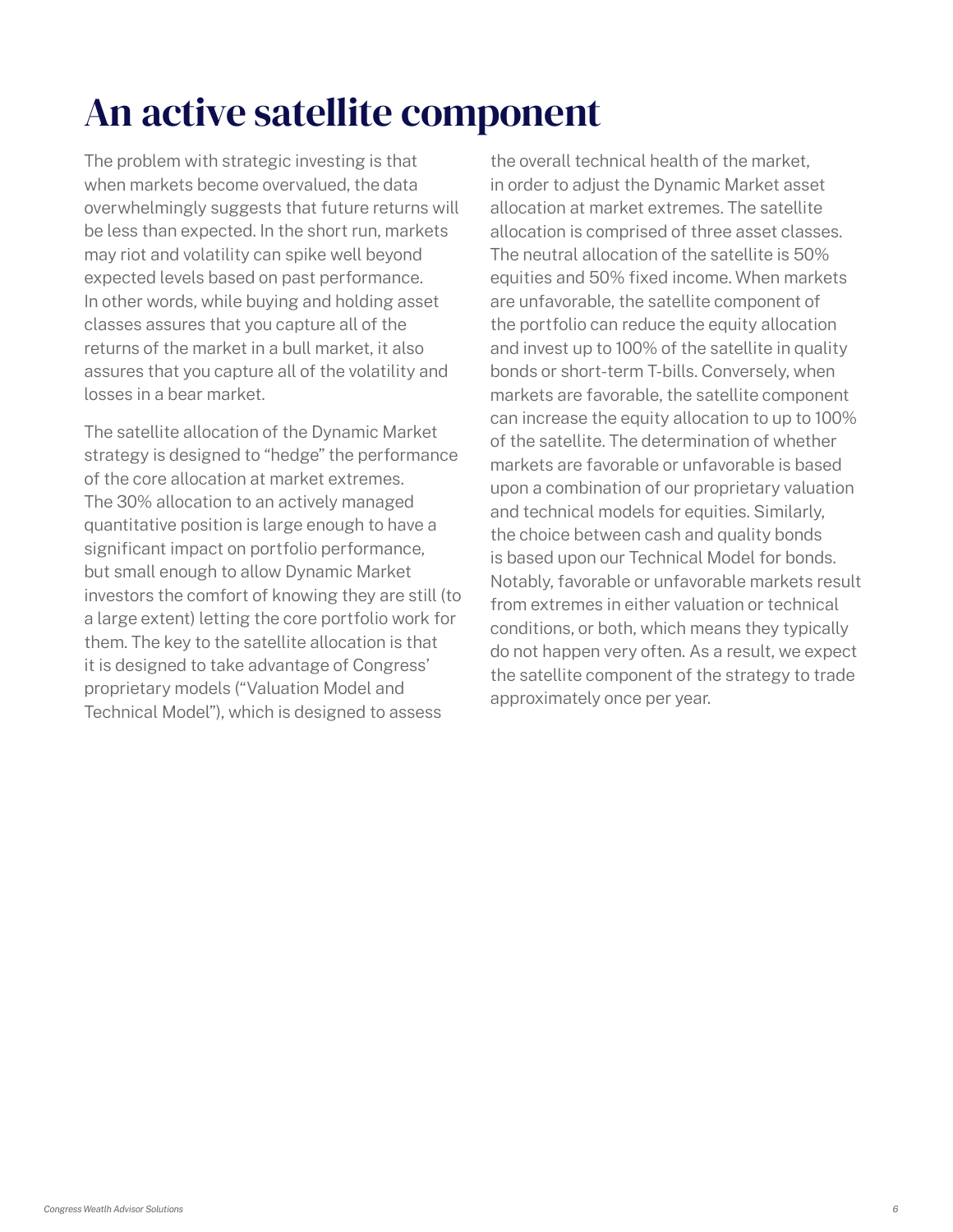# Our proprietary valuation model

Congress has been using quantitative methods for managing our portfolios for years. Our quantitative valuation model\* uses a variety of factors to help determine whether markets are under or over valued. The factors in the model include Price to Earnings (PE) based measures, non-PE based measures, intrinsic value, and relative value measures. Each of the valuation factors is statistically tested to make sure

it has a significant relationship to long-term returns. Because we utilize a variety of factors to determine valuation, the models remain in neutral territory for the majority of the time. But on those occasions when our model is indicating valuation extremes, the satellite component of the portfolios is adjusted to take advantage of what could be a significant opportunity to earn additional returns and/or mitigate risk.



*\*Sources*

*- Bloomberg - Yale Department of Economics (econ.yale.edu) - Ned Davis Research - S&P Down Jones Indices (us.spindices.com) - FRED Economic Data® , Federal Reserve Bank of St Louis*

#### **\*Valuation Model Versus S&P 500 Ten-Year Return**

The above chart displays the projected ten-year annualized S&P 500 return derived from Congress' valuation model (the red line), alongside the actual ten-year annualized S&P 500 return (the blue line). Please note that the red line runs through current times, while the blue line ends ten years ago. That is because while we do know what type of S&P 500 return Congress' Valuation model is currently projecting for the next ten years, we do not yet know what the actual S&P 500 ten-year annualized return will be over the same time frame on an annualized basis. However, as indicated by the strong correlation between the two lines on the chart, Congress' proprietary valuation model has been a reliable tool for projecting actual S&P 500 returns ten years into the future.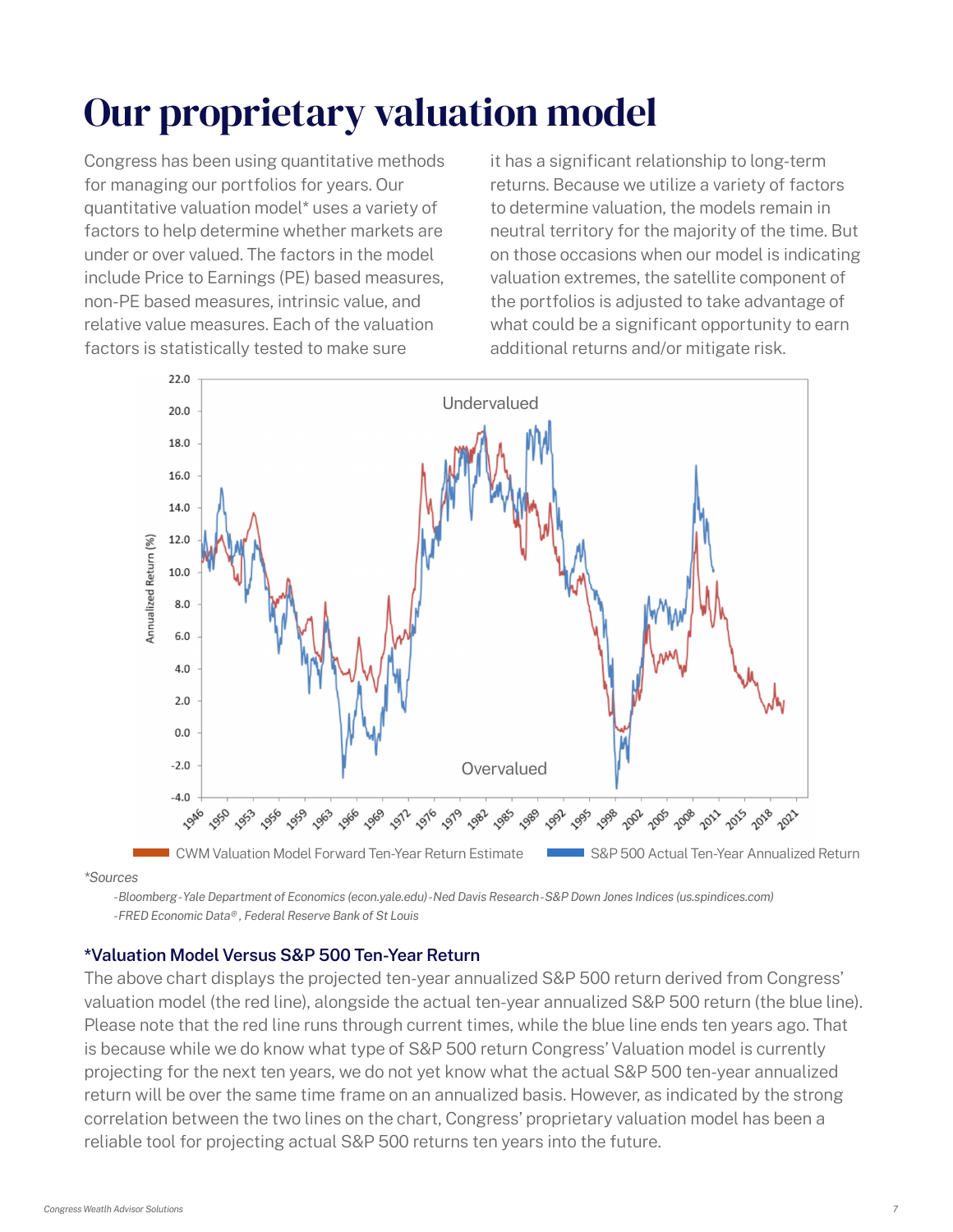## Valuation and trends

While valuation tools are very good for longterm forecasting, we compliment them with our proprietary Technical Model to guide us in our final asset allocation decisions in the satellite portion of the portfolio.

The Technical Model of the satellite is based on a wide range of technical indicators, and it is designed to assess the overall technical health of the market. While valuation is a very strong tool for forecasting long-term returns (i.e. cheaper valuations are associated with stronger future returns), it tends to have poor timing, as valuations typically improve when the market is falling. The purpose of the technical component is to improve the timing of the allocation changes made to the satellite. For instance, when the market is rising, valuation tends to gradually deteriorate. However, as long as the market remains technically healthy (i.e. it keeps trending higher), the technical component should ensure that the satellite does not reduce equity exposure too early.

At the same time, when the market is falling, valuation will typically improve. However, increasing equity exposure when the market is falling (a.k.a. "catching a falling knife") could turn out to be costly. In this situation, the technical component should allow the satellite to increase equity exposure only when the technicals improve (i.e., when the market stops falling).



This stylized illustration describes the hypothetical performance of the Technical Model over a complete market cycle. The numbers on the chart represent different phases of the cycle. The objective of the Technical Model is to keep the satellite invested in equities during bull markets (1 and 3) and get the satellite out of equities and into bonds or cash during bear markets (2). Defending the principal against large draw downs (2) while simply capturing stock market performance to the upside (1 and 3) can lead to significant out performance over a complete market cycle, without ever needing to take on more risk than that of the market itself.

*The information and chart is created from select data and is for illustration purposes only to show volatility mitigation in a graphic way, not to be inferred as or indicative of actual performance.*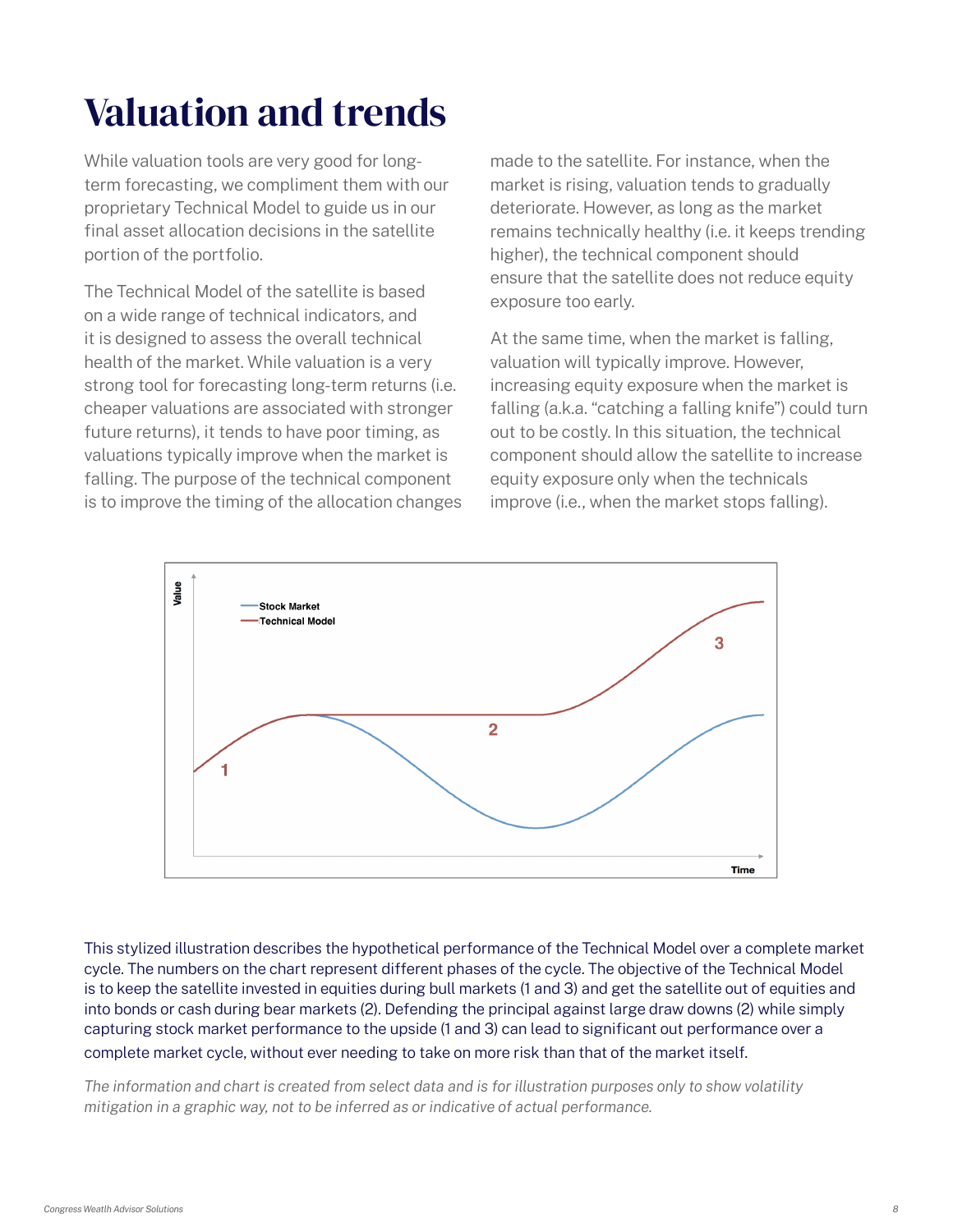## Satellite asset allocation

As the Technical Model determines when the portfolio should move to overweight or underweight equities in the portfolio, it also influences the degree of the change depending on the valuation position of the markets.

Any time the Technical Model is bullish (left side of the table below), the satellite allocation to stocks will range between neutral and overweight, depending on the valuation model. More specifically, the satellite will remain at a neutral allocation (50% stocks and 50% bonds or cash) if valuation is expensive but will move to an incrementally more aggressive stance if valuation is neutral (75% stocks and 25% bonds or cash) or cheap (100%stocks). On the other hand, anytime the Technical Model is bearish, the satellite allocation to stocks becomes defensive. More specifically, the satellite will only allocate a small amount to stocks (25%) if valuation is cheap, but will be entirely allocated to bonds or cash if valuation is either neutral or expensive.

#### Technical Model